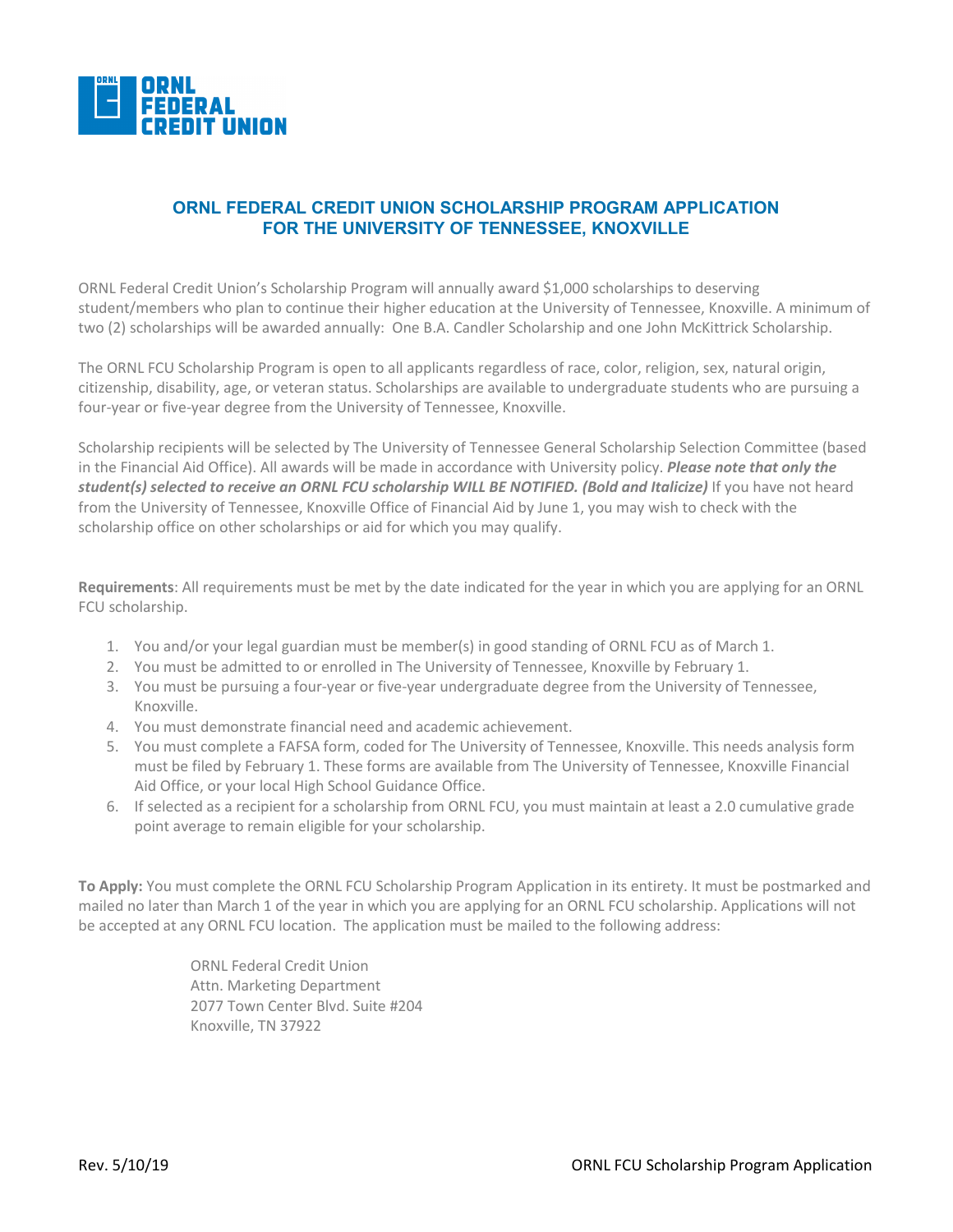

## **SCHOLARSHIP APPLICANT INFORMATION**

| First Name                                                                                        | Middle               | Last                            |     |
|---------------------------------------------------------------------------------------------------|----------------------|---------------------------------|-----|
| <b>Social Security Number</b>                                                                     | <b>Email Address</b> |                                 |     |
| Mobile Phone                                                                                      | Home Phone           |                                 |     |
| <b>Street Address</b>                                                                             | City                 | State                           | Zip |
| I (or parent/guardian) have an account at ORNL Federal Credit Union.<br>YES NO                    |                      |                                 |     |
| Name of Account Holder                                                                            |                      |                                 |     |
| <b>Year at UT, Knoxville this fall:</b> Freshman Sophomore Junior Senior Senior                   |                      |                                 |     |
| Major                                                                                             |                      | <b>Expected Graduation Date</b> |     |
| How did you hear about the ORNL FCU Scholarship Program?                                          |                      |                                 |     |
| Family Member or Friend                                                                           |                      |                                 |     |
| <b>ORNL FCU website</b>                                                                           |                      |                                 |     |
| ORNL FCU quarterly newsletter                                                                     |                      |                                 |     |
| ORNL FCU social channel (check all that apply) _______ Facebook _______ Twitter _______ Instagram |                      |                                 |     |
| $\frac{1}{\sqrt{1-\frac{1}{2}}}\sqrt{1-\frac{1}{2}}$ (station)                                    |                      |                                 |     |
| ____ Print Ad _________________________________(publication)                                      |                      |                                 |     |
| ______ Radio _________________________________(station)                                           |                      |                                 |     |
|                                                                                                   | Other (please list)  |                                 |     |

**Reason for Applying:** In a brief letter (not more than one page), please tell us why you are applying for an ORNL FCU scholarship.